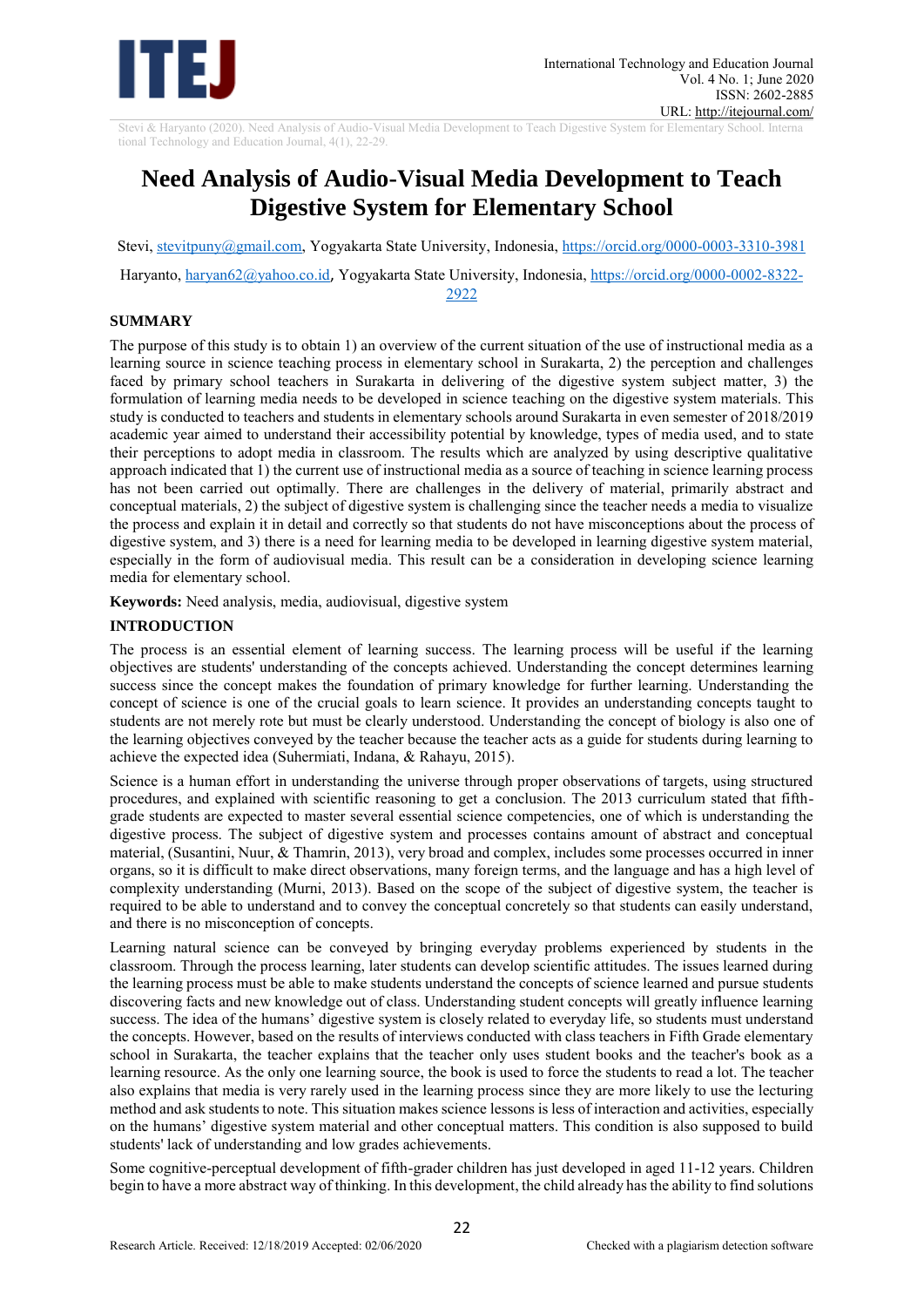in solving a problem without the real object of the problem and is able to remember information that has previously been stored. Children have good enough memory capacity to be able to sort, organize, and classify a problem at hand. This skill is needed to solve a complex problem. The idea that a problem arises can be solved by several solutions, not just one solution. Enjoy the challenges, do research, find information, and solve a problem with the idea that has been previously owned and explore information from the internet and encyclopedias.

One effort that can be used by teachers is to present a series of processes digestive system more concretely by media. The media will overcome the existence of misconceptions by students since visualizing the concept (Caladine, 2008). The use of instructional media can facilitate students in understanding something abstract to be more concrete (Afidah, 2013) and clarify the presentation of messages and information to facilitate (Dewi & Mukminan, 2016) and improve the process and learning outcomes. The use of instructional media should be a concerning part for the teacher in every teaching and learning process (Dosi & Budingsih, 2019). Therefore, teachers should have an intention and need to learn how to use learning media to effectively achieve learning objectives in the teaching and learning process (Fauzi, 2016), especially for some problematic material to understand or conceptual and abstract as the subject of the digestive system. Especially for science learning, many researchers have tested the use of media in science learning to introduce abstract concepts to early childhood learning. Characteristics of young learners who need visualization will be targeted points. Audiovisual media with the features of the visual and audio combination will help very well toward the mastery of concept (Hotimah & Muhtadi, 2017).

### **Research Objective**

Based on the above background, this research needs to be carried out as a preliminary study in the development of learning media on the subject of the digestive system for fifth graders of elementary school. The formulation of the problem in this study are:

- to what extent the current use of instructional media in the science learning process?
- what are the perception and challenges of audiovisual to teach the digestive system?

#### **METHOD**

#### **Research Model**

This research is qualitative in nature and limited to the need analysis survey (need assessment) sourced from initial observations in the elementary school. This research used the phenomenological approach to find out the reality in the field related to the implemented learning process.

#### **Data Collecting Tools**

The data collection technique in this study uses an instrument of needs analysis for teachers and students in the form of a questionnaire. The questionnaire was designed with questions related to the use of media and perceptions about audiovisual media. The survey consisted of 2 parts. The first part consists of three questions that collect information about the use of media, teacher's knowledge about media, and the types of media used. This part is partly adapted from the need for technology integration by Zhu (2018). The second part measures students' perceptions of the application of learning media in class, which consists of two questions about the acceptance of use media in class and followed by open-ended questions about the reasons for choosing an agreement statement. This part of the questionnaire is partly adapted from the perception of technology by Hanif et al. (2018).

#### **Research Subject**

Researchers conducted this survey in three schools in Surakarta that were randomly selected to explore the potential and problems that might arise in the learning process. Each school has different characteristics according to the environment and conditions of the school. Respondents are three principals or curriculum staffs to provide information about the current use and acceptance of media in the curriculum. The six science teachers and 15 fifth grade students who are randomly selected are also included to provide information about the current use and acceptance of media in the learning process.

#### **Data Analysis**

Data from questionnaires filled out by respondents will be analyzed descriptively and qualitatively. The completed response sheets were collected, compiled, and statistically analyzed to compute the results using Microsoft Excel. The percentage method was used.

#### **FINDINGS**

#### **The Current Use of Instructional Media in Science Learning**

*The use of Instructional Media*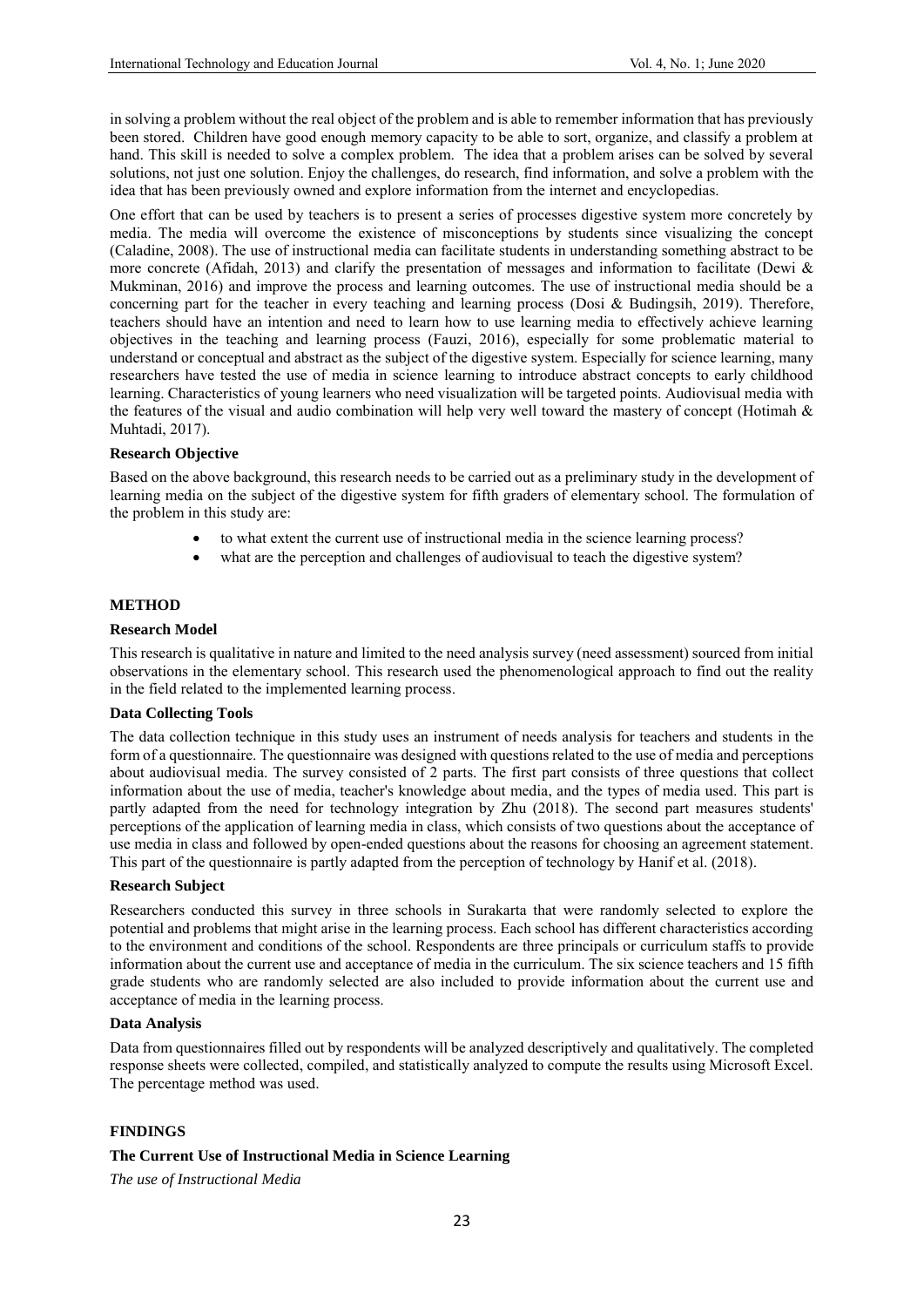Based on observations made by researchers at the three schools, it found that the learning process in elementary school has not used media in learning. Educators, especially science teachers, sometimes encounter difficulties in the process of delivering learning material using media. The findings are assumed as the source of less interaction and some passive students during the class. The teachers encountered problems due to the absence of media for some of the materials science. The materials require visualization of objects to explain series of biological processes that are not able to be observed directly. The use of pictures in books is insufficient to support this problem. As a result, students do not master the material concepts well. Some abstract and conceptual materials, such as photosynthesis, cell division, and metabolism, need to be visualized. All teacher respondents stated that the subject matter included difficult material since hard to find the visualization. In the delivery, there are also obstacles, the difficulty of understanding students at each stage of digestive organs because the process occurs in inner human organs, so students have trouble understanding and imagining the process. As a result, student misconceptions can occur on the subject of digestive organs, a series of digestive processes, digestive problems, and nutritious foods. As also reported by Murni (2013) those problems can be investigated in several paths below.

#### *Knowledge about learning media.*

Teachers' knowledge in media is a dominant factor in the use of media in classroom. The experience will drive the teacher to use media variation to perform better teaching. Illustration of expertise in learning media by teachers can be illustrated through access to technology tools and the type of media used in the diagram below. The chart shows that 97% of 61 teachers have their own electronic devices or at least have access to electronic computing devices. Access to computer equipment also refers to teachers who do not have their computer equipment but can use the computer equipment of the school or the facilities of other family members at home.



*Figure 1.* Percentage of access to computer equipment

This depiction indicates that the teacher can be involved in using media if the teachers have intention to apply learning media in the classroom because almost all teachers have sufficient access to computer equipment.

#### *Types of learning media used by teachers.*

Furthermore, teachers who have computer devices use various media. However, from those teachers, very few teachers utilize or create audio-visual media as a learning medium. This condition shows that audiovisual media must be considered as the media of choice when designing learning for them because of the potential for adequate audiovisual users in the class. From the results of observations (*Figure 2*), it can be concluded that the use of instructional resources in the form of audiovisual media is still less than optimal utilization, which is very low even though biological material requires more visualization of objects and detailed and more real explanations. All teacher respondents also stated that abstract content needs to be delivered by presenting object visualizations and also showing and explaining biological processes in detail. Therefore, the use of appropriate teaching resources or media needs more attention.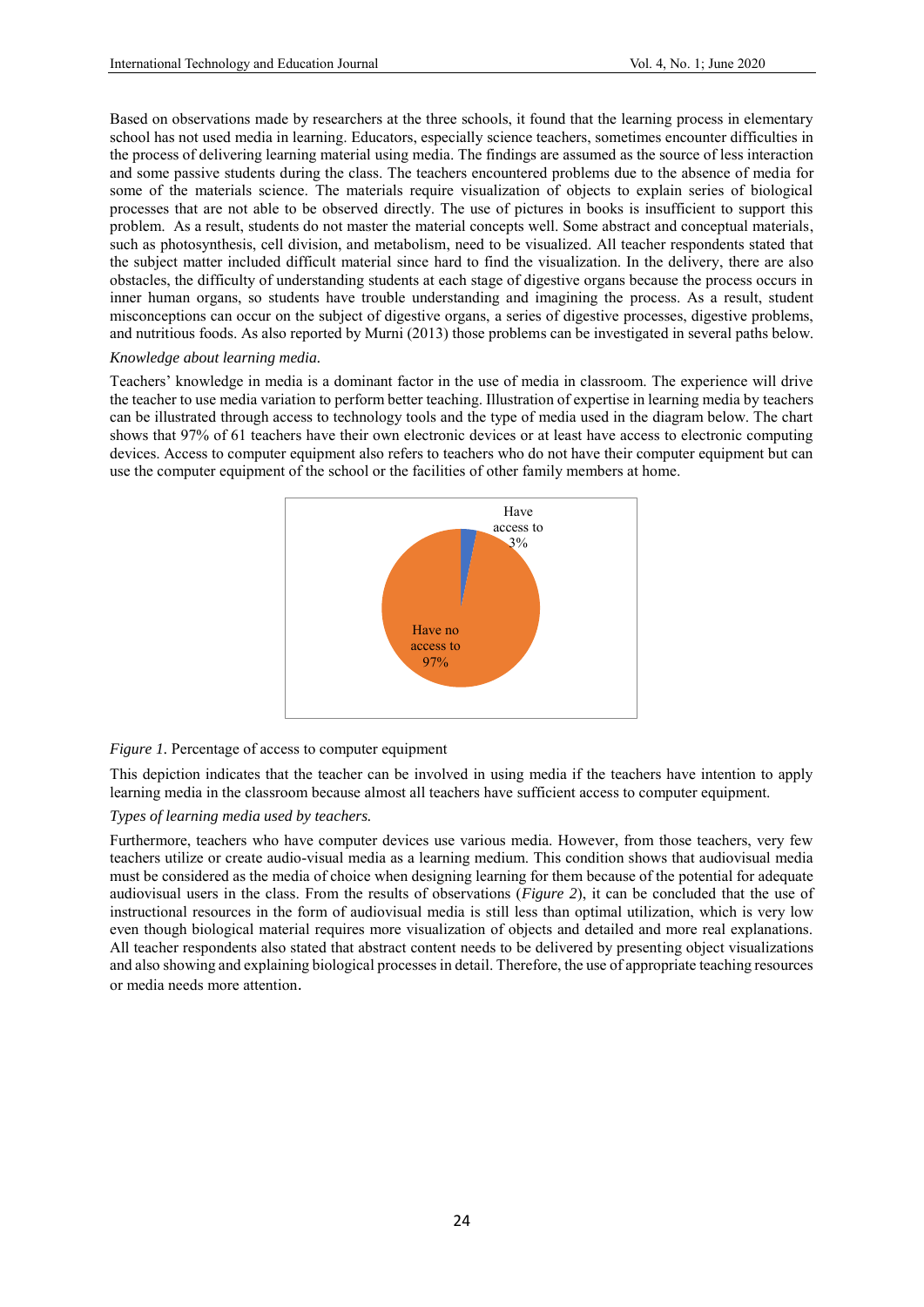

#### *Figure 2*. Distribution of types of learning media used

In the diagram above, in general, five types of media have ever been used in science class. Images are a type of media used to explain shapes in two dimensions. This type of media is used by 92% of the total respondents. The second type is model. A model such as torso dolls is used to show three-dimensional shapes in silence. This application has the most significant percentage of users with 100% of total respondents. It means that all teachers have ever used this type. Game and entertainment refer to several games and entertainment-type media for its users. As many as 66% of teachers have ever used this type in their learning. Media video is a combination of audiovisual that are combined to reveal and get information. This type is only used as much as 46% of the total number of teachers actively using instructional media. While 5% of respondents exclusively own other types of media outside the 4 types above. The assumptions of these findings indicate the range of learning media that can be or usually used by the teacher. The teacher will have the convenience of choosing and using variations in the types of media in the classroom which are very varied. It also indicates the less use of video and other audio-visual media. The video is the lowest percentage in use among the other type even though it has the potential to use it as an alternative.

#### **The Perception and Challenges of The Audiovisual Media**

Instructional media can not produce success if students do not respond to the media. For this reason, students should be invited to make use of all their senses, and the teacher tries to display stimuli that can be processed with various senses (Hanif, Asrowi, & Sunardi, 2018). The more sensory devices used to receive and process information, the more likely the information is understood and can be retained in memory. Audio-Visual Media means audible and visible media that can be heard and seen. Audio visual-based media can help students understand and comprehend the material being studied (Rozie, 2014). The objects and events which become the material teaching can be visualized realistically to resemble the real situation. Audio messages in learning are needed to focus student attention, so a lesson that has audio and visual dimensions will give the message given be stronger since combining the two delivery systems.

#### *Audiovisual media acceptance*

The second part of the questionnaire was used to collect data on students' perceptions of audiovisual media. The first part of this perception describes the level of student acceptance of the audiovisual learning media system in teaching and learning activities.



*Figure* 3. Percentage of the student in agreement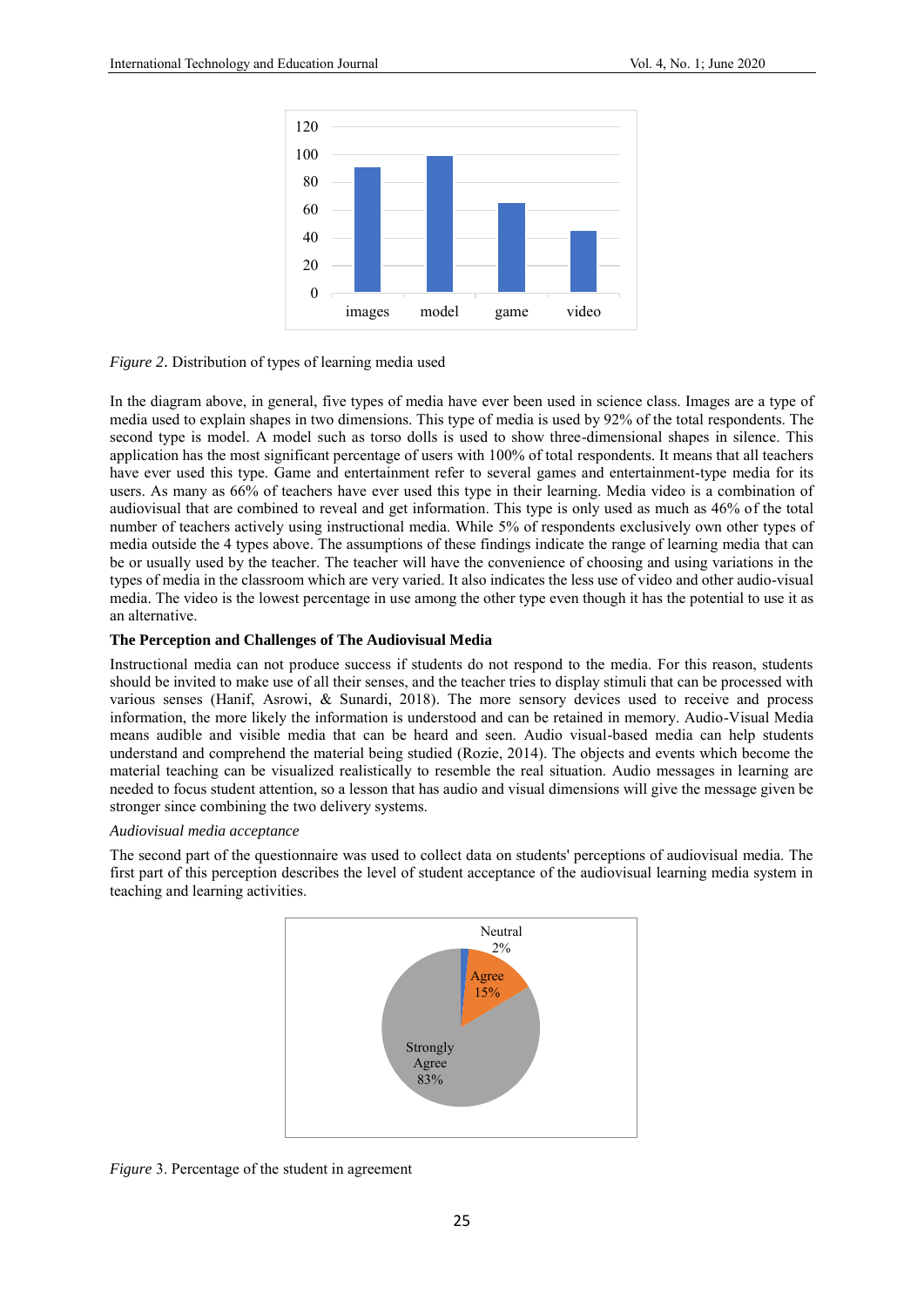The level of student acceptance of audio-visual media is represented by the statement '' Strongly agree '' and '' Agree '', while rejections are represented '' Strongly Disagree 'and' Disagree.' For this section, all participants stated their position to choose to agree or disagree and followed by their reasons. The results show that all students prefer to accept (agree) to use audio-visual media in class. The picture above shows that almost all students agree to apply audiovisual in science class. It indicated that they would accept the use of audiovisual media well in classroom learning. Only 2% of all students answered neutrally while 15% of students agreed, and 83% strongly agreed.

The highest number of students who strongly agreed to use audio-visual media in learning, namely 83%, also proved the active encouragement of students to actively contribute to the learning process when later using audiovisual aids. Subsequent analysis will only focus on the level of acceptance because no student does not agree to apply audiovisual media in their class.

*Teaching and learning resources* 



*Figure 4*. Top 3 teaching and learning resources used

In reality, as many as 66.7% of teachers did not create their own teaching resources but obtained from the internet or only used books from publishers. The observations also found that 100% of students are more interested in learning by using a variety of media. Students prefer to learn with media that shows how to work, pictures or material in more detail and realistic than learning by only using textbooks, modules, or textbooks. Learning resources obtained from the internet, if not sorted correctly, can cause students' misconceptions of the material being taught. Teaching sources from publishers are also considered to be less varied and cannot be used as a complete source of reference in the delivery of material. To apply and choose the appropriate didactic technic, teachers are also expected to expand the use of material. They are supposed to not only download and use it but also compile, develop and even create the learning resources by their selves.

The characteristics of the material being provided by the government are brief and general since it will be used in all regions in the country. The teacher should selectively choose and combine with the local and basic knowledge of the students. Science will close to the learners when it uses the geographical approach. The materials downloaded for free from the Internet also have their challenges. It should be select carefully since sometimes created by a non-educational background person and addressed for non-educational use.

The fact that only one-third of the teachers make their own material in the place where the study was conducted explains that there is an intention to develop the learning resource independently. The teacher has tried to make their own media or teaching resources, but in making them face obstacles such as in making it difficult to develop more detail, inadequate facilities, and require more accuracy and patience. As a result, the media or teaching resources used by the teacher cannot function optimally by students and still lack understanding of the material being taught. The teacher is assumed to have a lack of motivation to make their own material and prefer to download without any development.

## **CONCLUSION AND DISCUSSION**

# **Discussion**

Affordability rate and high enough access to technology will facilitate subsequent teachers implement audiovisual media in learning. On a smaller scale, schools or class, it is also essential to consider the number of teachers who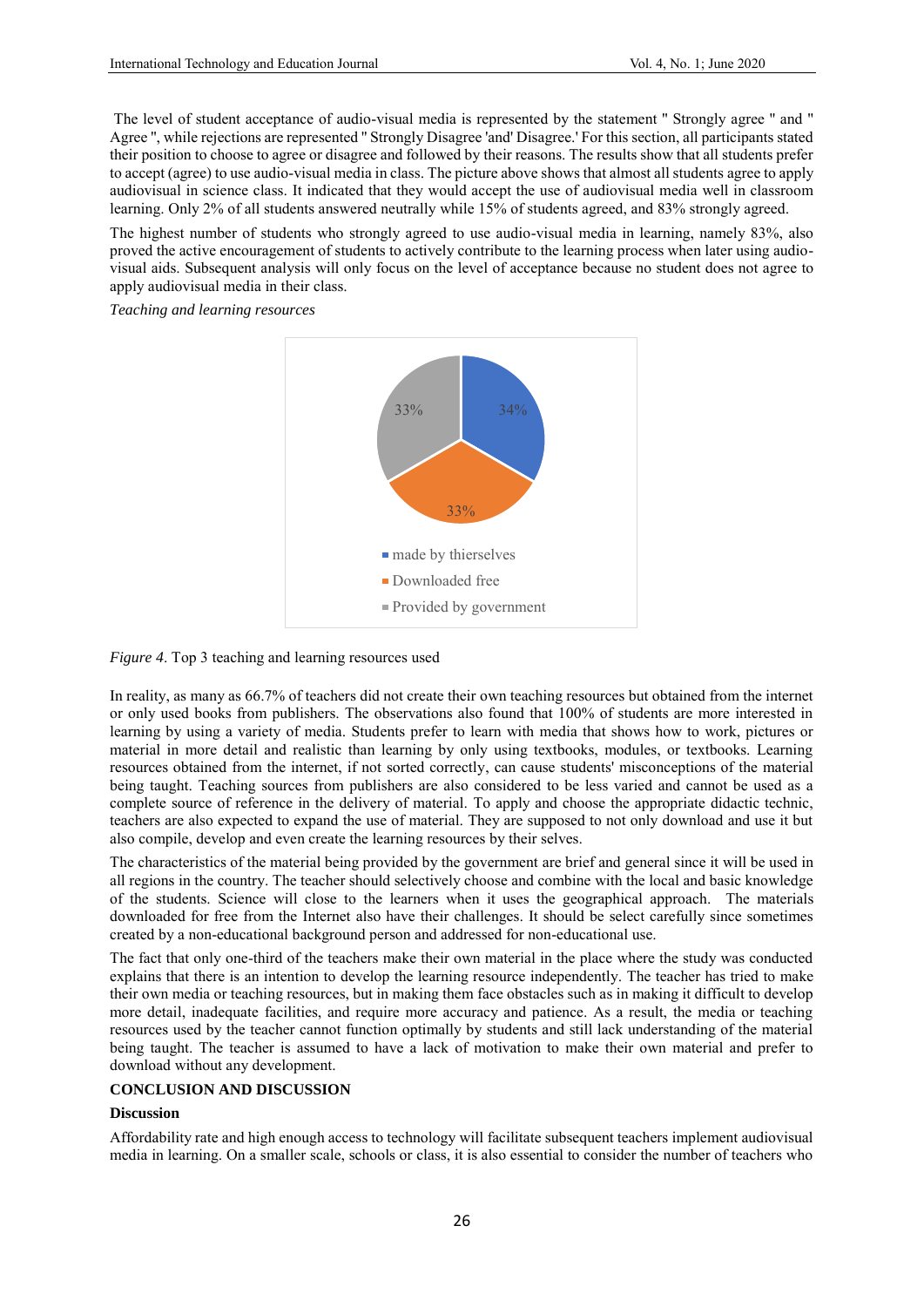do not have access to technology. School authorities need to deepen how the number of minorities who do not have access to computer technology will still be able to make the learning process using audio-visual media.

The material of the digestive system in humans is the material that is in theme 3 of the fifth-grade elementary school science material. This material is considered by students and teachers to be quite tricky because it is abstract and requires a lot of media such as pictures and videos, especially in the digestion process in humans, students need a media, so students understand more about the digestive process. The media or learning resource that is used so far is only teacher and student books. The use of this book alone is less able to facilitate students; especially, teachers have not used the media to support the learning process. That is assumed as the cause of less interaction and understanding of the concept of the digestive system in humans and eventually causes not optimal learning achievements. Learning science must provide an opportunity to think logically by gathering facts found with their potential to form a conscientious and critical personality. The use of appropriate didactic technic combined with interactive media will helpful

Explaining the digestive organs and their functions in humans as well as how to maintain the health of the human digestive organs was studied in fifth grade in the odd semester on theme 3. Students in this level will face Digestive System in Humans, Order and Arrangement of Digestive Organs in Humans, Disorders or Diseases in Human Digestives and Nutritious Foods for Health. All of those materials are full of abstract concepts that require media features to describe the concept.

The alternative solution to the problem is to develop a learning multimedia product that contains digestive system material in humans. This multimedia development is assumed to be able to support the teaching process and overcome the issues described above. The use of multimedia learning in delivering content has its own benefits and advantages, from several relevant studies the use of multimedia learning will make science learning more effective, making students more enthusiastic, especially can improve students' understanding of concepts, especially on the digestive system material in humans (Zhu, 2018)

The utilization of multimedia in education is beneficial for students and teachers, especially in the learning process or when delivering material. As explained by Munir (2015) that school requires multimedia technology because by using multimedia students can immediately see and hear the things being learned, students can also choose the material they like (Incedayi, 2018; Malik & Agarwal, 2012). Students' attention will also be more focused on learning and their curiosity will increase because the multimedia used attracts their attention. Babiker (2015) argues that using multimedia in teaching can benefit students by helping to meet the demands of information related to the material being studied. Multimedia also allows students to interact with information in different media. Kareem (2018) adds that multimedia is described as a system for conveying information that combines various types of communication such as text, video, audio, photos, sounds, animations, images and interactive content (Hat, Hamid, Sha'ari, & Zaid, 2017) which is then packaged using a computer. (Guan, Song, & Li, 2018)

The teacher also states that the learning resources needed to be developed and can be used as a source of independent learning for students are audiovisual learning media (Leow & Neo, 2014). Audio-visual material can only be meaningful if it is used as part of the teaching process. By using audio-visual media, students can utilize technology and media in a series of ways to enhance their learning as an alternative source for independent learning (Hapsari, Hanif, Gunarhadi, & Roemintoyo, 2019). Nevertheless, in the schools observed, both the teacher and other developers had never developed audio-visual media before. Therefore, it is necessary to create a media that can demonstrate learning materials (Shi, 2017), especially biology, that aims to facilitate students in understanding the concepts of learning material that are abstract or not directly observed.

From some of the above opinions, it can be concluded that educators must be able to create learning media that is tailored to the development of students. Learning activities are structured to generate active, independent, and systematic thinking skills. Students are in school to learn does not mean students do not have any knowledge, but students actually already have the experience to help them construct their knowledge at a later stage. Therefore, educators need to combine learning activities with various methods, media and use appropriate approaches to the stage of their development to be able to provide a deep understanding and develop their thinking skills. An audiovisual learning media, in this case, seems appropriate to bridge the potential issue.

## **Conclusion and Implication**

The results of this study are: 1) the use of instructional media in science learning so far has not been executed optimally. The absence of interactive media to support learning is assumed as obstacles in the delivery of conceptual or abstract material. The teachers have access and knowledge to use multimedia but rare to use variation use of media especially on audio-visual. Even though it has potential, the teacher has not preferred to use audiovisual media. 2) The fifth-graders face a challenge since the students' lack of ability of cognitive visualization should face complex and conceptual material on the human digestive system. The teacher needs an audio-visual media that can help to visualize the digestive process. Students perceive audio-visual media as an acceptable solution. It also supported by the condition of the independence of teachers to collect and made the learning resources by themselves. The learning media needs to be developed in learning the subject of the digestive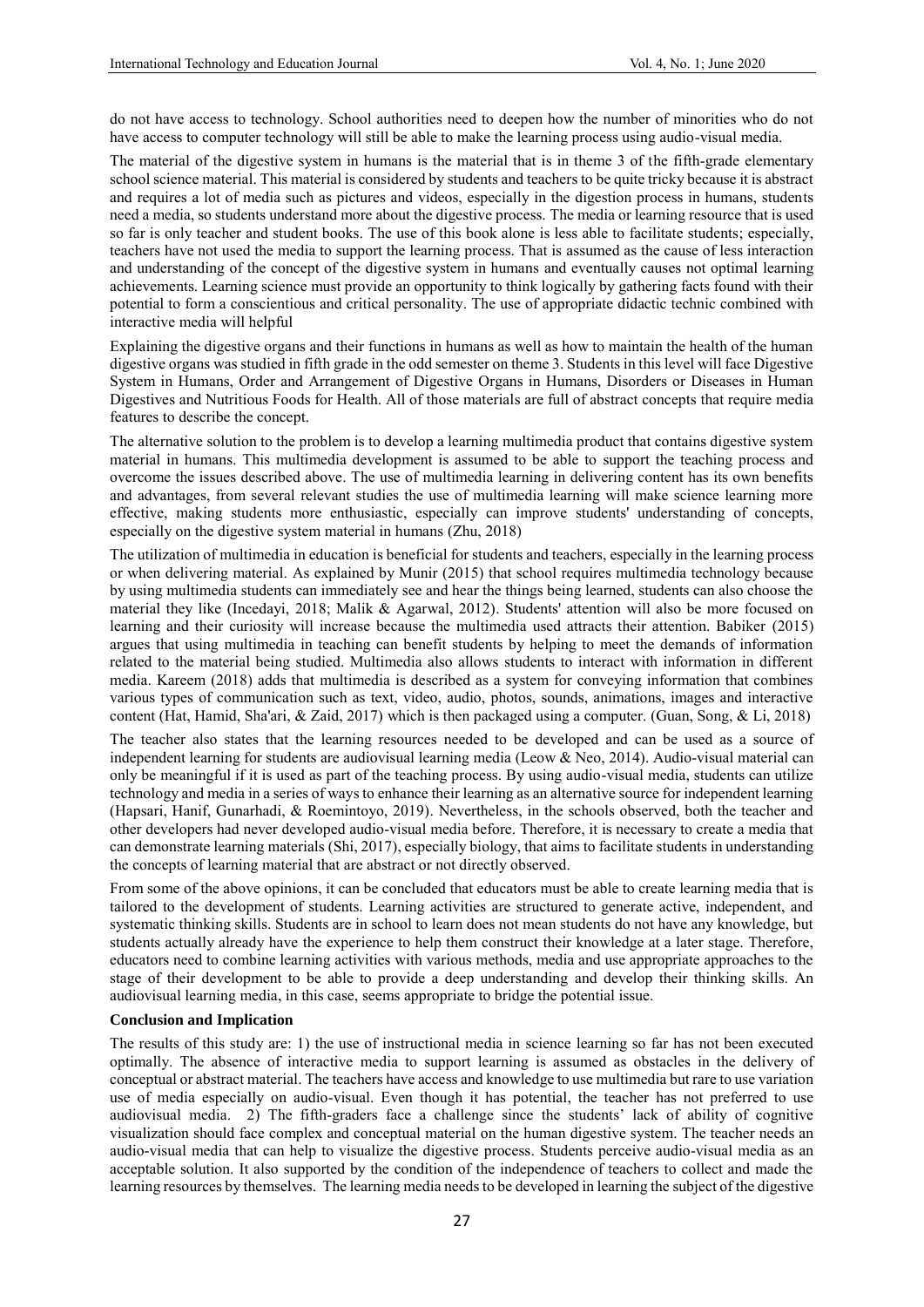system is in the form of media audiovisual by some consideration on the characteristic and essential need of students' level.

Based on the above conclusions, it is recommended to develop audio-visual media the subject of the human digestive system for fifth graders of elementary school. 1) For every elementary school teacher, it is hoped that later they can use a combination of appropriate didactic technic combined with interactive media rather than only use book and lecturing. Audio-visual-based or other media can support visualization of the subject of the human digestive system and similar conceptual material. Teachers are also expected to be able to develop themselves for several other media and materials. 2) For local government and school leaders, they are supposed to provide both moral and material support related to the use of interesting didactic technic and interactive audio-visual media through the provision of facilities and infrastructure in schools. It also will make improvements and understanding of its importance the use of media to teachers and create a sense of security and build motivation in learning for students.

#### **REFERENCES**

- Afidah, V. N. (2013). The development of interactive instructional media to build concept of tangent line of two circles (Pengembangan media pembelajaran interaktif untuk membangun pemahaman konsep garis singgung persekutuan dua lingkaran). *Jurnal Pendidikan Sains, 1*(3), 258-264.
- Babiker, M. E. (2015). For effective use of multimedia in education, teachers must develop their own educational multimedia applications. *The Turkish Online Journal of Educational Technology, 14*(4), 62-68.
- Caladine, R. (2008). *Enhacing E-Learning With Media-Rich Content and Interactions.* New York: Information Science Publishing.
- Dewi, S. M., & Mukminan. (2016). Multimedia development for make up learning in enhancing ten grader vocational school students skill on skin beaty (Pengembangan multimedia pembelajaran rias wajah dalam meningkatkan pengetahuan siswa SMK kecantikan kulit kelas X). *Jurnal Inovasi Teknologi Pendidikan, 3*(1), 53-63.
- Dosi, F., & Budingsih, A. (2019). Development of learning multimedia to improve listening skills in German (Pengembangan multimedia pembelajaran untuk meningkatkan keterampilan menyimak bahasa jerman). *Jurnal Inovasi Teknologi Pendidikan, 6*(1), 1-13.
- Fauzi, I. (2016). The application of multimedia-based presentation in improving student's speaking skills. *Journal of ELT Research, 1*(1), 103-112.
- Guan, N., Song, J., & Li, D. (2018). On the advantages of computer multimedia aided english teaching. *Procedia Computer Science, 131*, 727–732.
- Hanif, M., Asrowi, & Sunardi. (2018). Students' access to and perception of using mobile technologies in the classroom: The potential and challenges of implementing mobile learning. *Journal of Education and Learning, 12*(4), 644-650.
- Hapsari, A. S., Hanif, M., Gunarhadi, & Roemintoyo. (2019). Motion Graphic Animation videos to improve the learning outcomes of elementary school students. *European Journal of Educational Research, 8*(4), 1245- 1255. doi:10.12973/eu-jer.8.4.1245
- Hat, N. C., Hamid, M. F., Sha'ari, S. H., & Zaid, S. B. (2017). The effectiveness of the use of animation in arabic language learning. *Asian Social Science, 13*(10), 124-129.
- Hotimah, H., & Muhtadi, A. (2017). Development of interactive science multimedia learning to improve students' understanding of Microorganism in junior high school (Pengembangan multimedia pembelajaran interaktif IPA untuk meningkatkan pemahaman siswa pada materi Mikroorganisme SMP). *Jurnal Inovasi Teknologi Pendidikan, 4*(2), 201-213.
- Incedayi, N. (2018). The impact of using multimedia technologies on students' academic achievement in the Bakirköy final college. *International Journal of Humanities Social Sciences and Education, 5*(1), 40-47.
- Kareem, A. A. (2018). The use of multimedia in teaching biology and Its Impact on students' learning outcomes. *The Eurasia Proceedings of Educational & Social Sciences, 9*, 157-165.
- Leow, F., & Neo, M. (2014). Interactive Multimedia Learning: Innovating Classroom Education in a Malaysian University. *Turkish Online Journal Of Educational Technology, 13*(3), 99-11.
- Malik, S., & Agarwal, A. (2012). Use of multimedia as a new educational technology tool–A study. *International Journal of Information and Education Technology, 2*(5), 468-471.